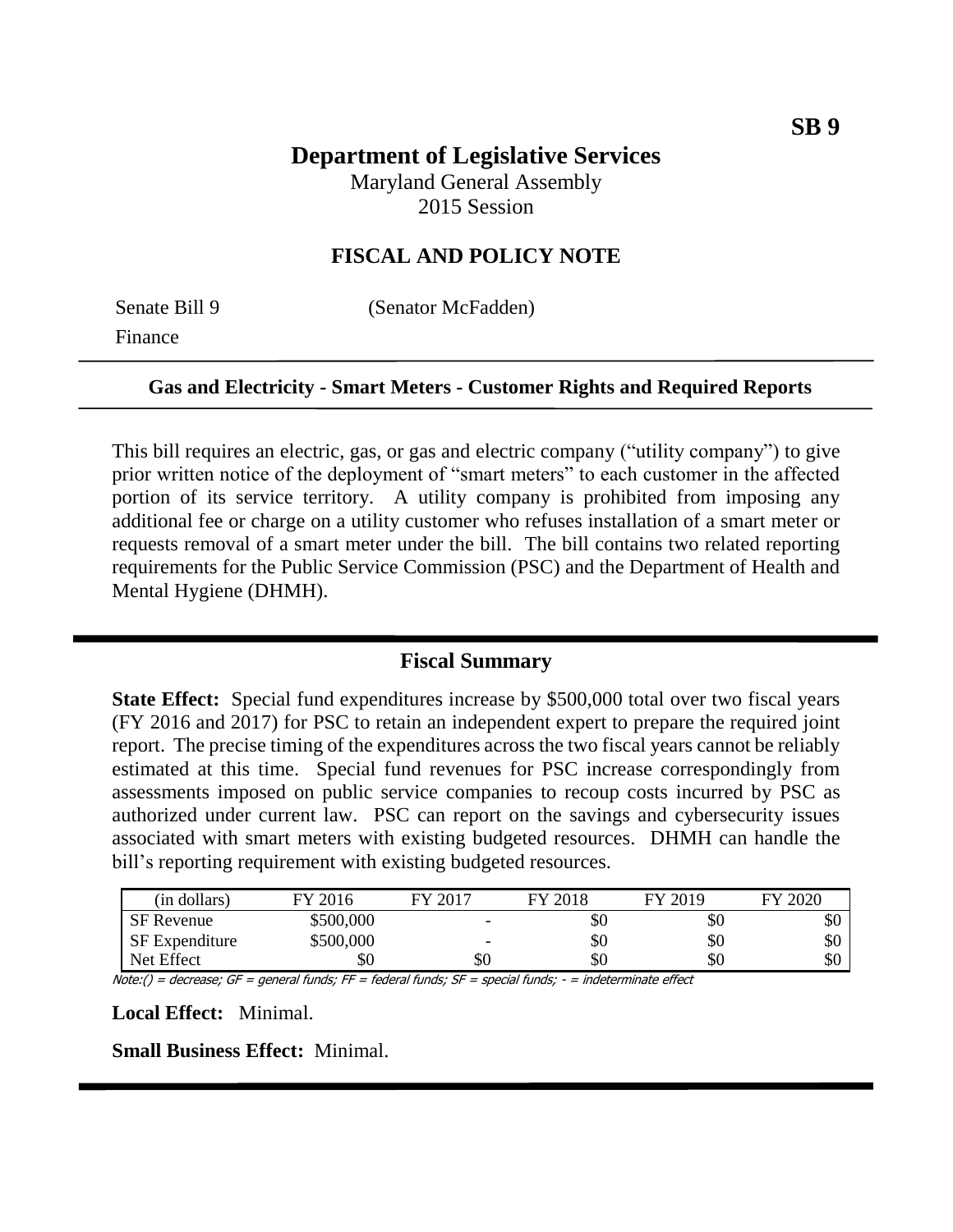# **Analysis**

**Bill Summary:** "Smart meter" means a digital meter that allows two-way communications between a utility customer's premises and a utility company through a wireless network as a component of advanced metering infrastructure.

A notice of a smart meter installation from a utility company must conspicuously state that (1) the smart meter will use radio or other wireless means of two-way communication to transmit information between the customer's premises and the utility company; (2) the customer may refuse the installation of a smart meter; and (3) the customer may, for any reason, require the utility company to remove a smart meter that previously was installed at the customer's premises and to replace it with an analog meter at a mutually agreed-upon time and at no additional cost to the customer.

### *Reporting Requirements*

DHMH and PSC, by January 1, 2017, must jointly report to the Senate Finance Committee and the House Economic Matters Committee on the public health impact of smart meter deployment in the State. The report must include (1) a summary of DHMH's activities assessing the health effects of smart meters in the State; (2) a representative sample of radio-frequency levels measured at premises where smart meters have been installed; and (3) evidence-based recommendations relating to the potential health effects of smart meters. PSC, in consultation with DHMH, must select and retain an independent expert to prepare the report.

PSC must also, by January 1, 2016 and again by January 1, 2017, report to the Senate Finance Committee and the House Economic Matters Committee on (1) any savings realized through the use of smart meters by utility companies or utility customers in the State and (2) any breaches to a utility company's cybersecurity infrastructure, significant consequences of the breaches, and corrective actions taken.

**Current Law:** In general, a person may not furnish or put in use for revenue billing purposes a gas or electric meter unless PSC has authorized the meter's use. By written request, a customer may compel PSC to inspect and test the customer's electric or gas meter. PSC regulations pertaining to the metering of electricity specify that all electricity sold by an electric company must be on the basis of meter measurement, except for installations where the usage is constant and the consumption may be readily computed, or as otherwise provided for in its filed tariff rates.

A meter may not be installed if it is mechanically or electrically defective, has incorrect constants, or has not met testing requirements. Meters must be read approximately monthly unless otherwise authorized by PSC. The meter reading records used to prepare bills must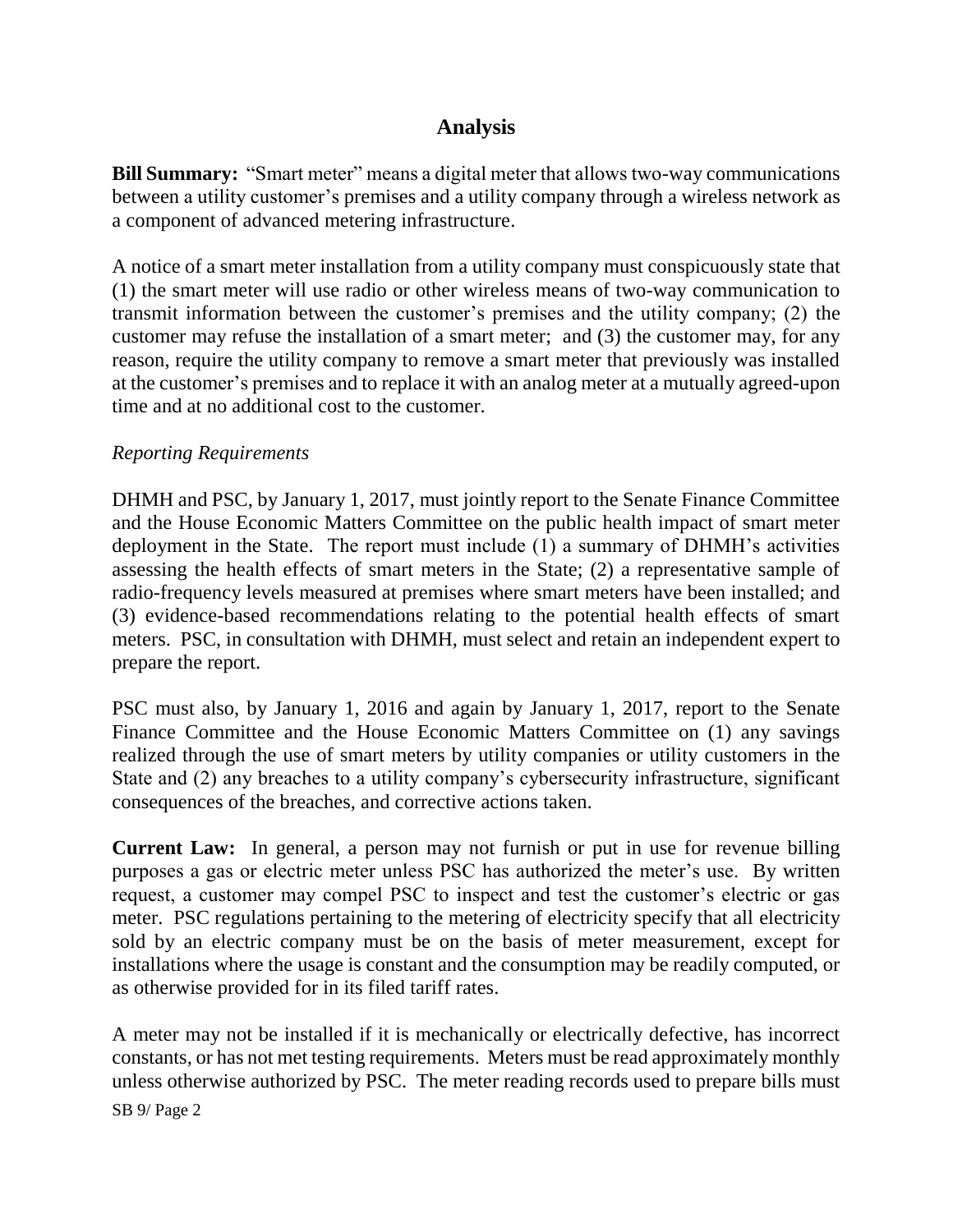show customer and meter identifying information, meter readings, the date of the meter reading, if the reading has been estimated, and any applicable multiplier or constant.

**Background:** The State is in the process of transitioning to smart meters as the major electric companies continue to replace traditional analog meters with smart meters under plans authorized by PSC. In May 2012, PSC issued an interim order (No. 84926) allowing customers to decline smart meter installation until PSC made a final ruling. PSC issued a final order (No. 86200) in February 2014, which preserved the ability of customers to opt out of smart meter installations, established an opt-out fee schedule for each electric company, and addressed an issue with inaccessible meters. For customers of each of the four electric companies, there is a one-time fee of \$75 and an ongoing monthly charge, which ranges from \$11 to \$17. For more information related to smart meters and their installation in the State, including more details related to customer opt-outs, see the **Appendix – Smart Meter Deployment**.

# **Additional Information**

**Prior Introductions:** None.

**Cross File:** None.

**Information Source(s):** Public Service Commission, Department of Health and Mental Hygiene, Office of People's Counsel, Department of Legislative Services

**Fiscal Note History:** First Reader - January 16, 2015 mm/

Analysis by: Stephen M. Ross Direct Inquiries to:

(410) 946-5510 (301) 970-5510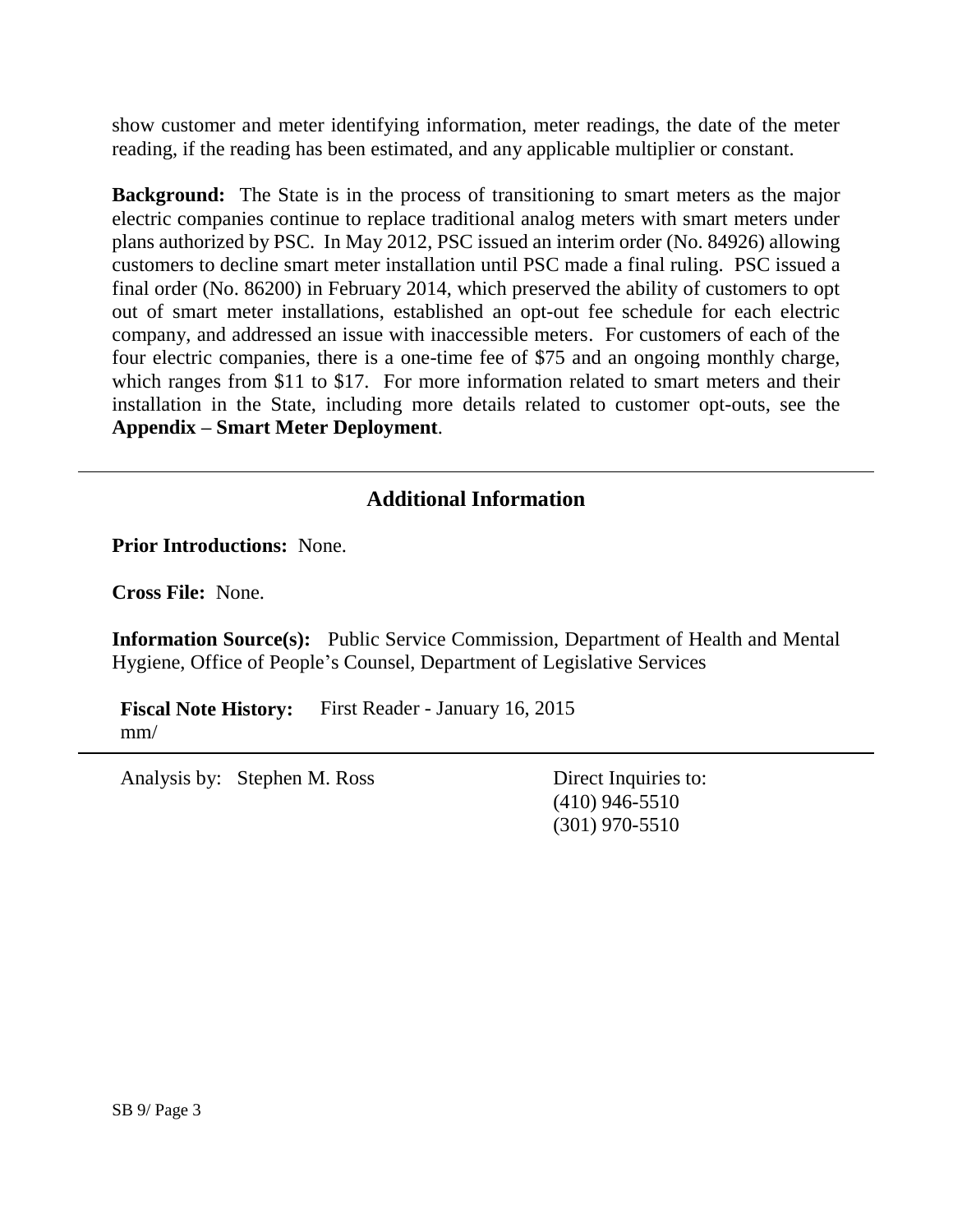Advanced metering infrastructure (AMI), which includes "smart meters" replacing traditional analog meters at customer residences, is seen as a key component for enabling smart grid technology. The deployment of AMI enables customers to see and respond to market-based pricing. Smart grid technology incorporating AMI can assist in increasing grid reliability, reducing blackout probabilities, reducing forced outage rates, and can help to restore power in shorter time periods.

The Public Service Commission (PSC) authorized Baltimore Gas and Electric Company (BGE) to deploy smart meters in August 2010, authorized Potomac Electric Power Company (Pepco) in September 2010, and authorized Delmarva Power and Light (DPL) in May 2012. The Southern Maryland Electric Cooperative (SMECO) also has a PSC-approved pilot program in part of its service territory. Combined, PSC has authorized the installation of more than 2.6 million smart meters. As of November 2014, BGE, Pepco, and DPL had completed approximately 1.4 million (68%), 560,000 (99%) and 210,000 (96%) of their planned installations, respectively. BGE's opt-out rate is less than 2%, while Pepco and DPL each report opt-out rates of less than 1%. Many of the remaining installations involve meters located inside of residences, an inherent challenge due to the need to schedule an appointment with customers.

Among the public and the General Assembly, there remains some concern about the widespread deployment of smart meters, particularly in relation to customer privacy and safety. HB 878 of 2012 (failed) would have required electric companies to offer an "opt-out" option from smart meter installations. Similar legislation (failed) was also introduced in 2013. However, in May 2012 PSC issued an interim order (No. 84926) allowing customers to decline smart meter installations until PSC made a final ruling. In January 2013 PSC issued another order (No. 85294) that preserved the interim opt-out and required BGE, Pepco, and DPL to submit, by July 1, 2013, their proposals regarding the overall additional costs associated with allowing customers to retain their current analog meter, cost-recovery proposals, and proposals related to offering either radio frequency (RF)-free or RF-minimizing meter options.

SB 9/ Page 4 PSC issued a final order (No. 86200) in February 2014, which preserved the ability of customers to opt out of smart meter installations and also established an opt-out fee schedule for each electric company. For customers of each of the four electric companies, there is a one-time fee of \$75 and an ongoing monthly charge, which is \$11 for BGE, \$14 for Pepco, and \$17 for DPL and SMECO. This is consistent with opt-out fees in other states. In California, for example, most customers of Pacific Gas and Electric Company must pay a one-time fee of \$75 and a monthly charge of \$10 to opt out of the program (low-income customers pay less). The order also addressed the issue of nonresponsive